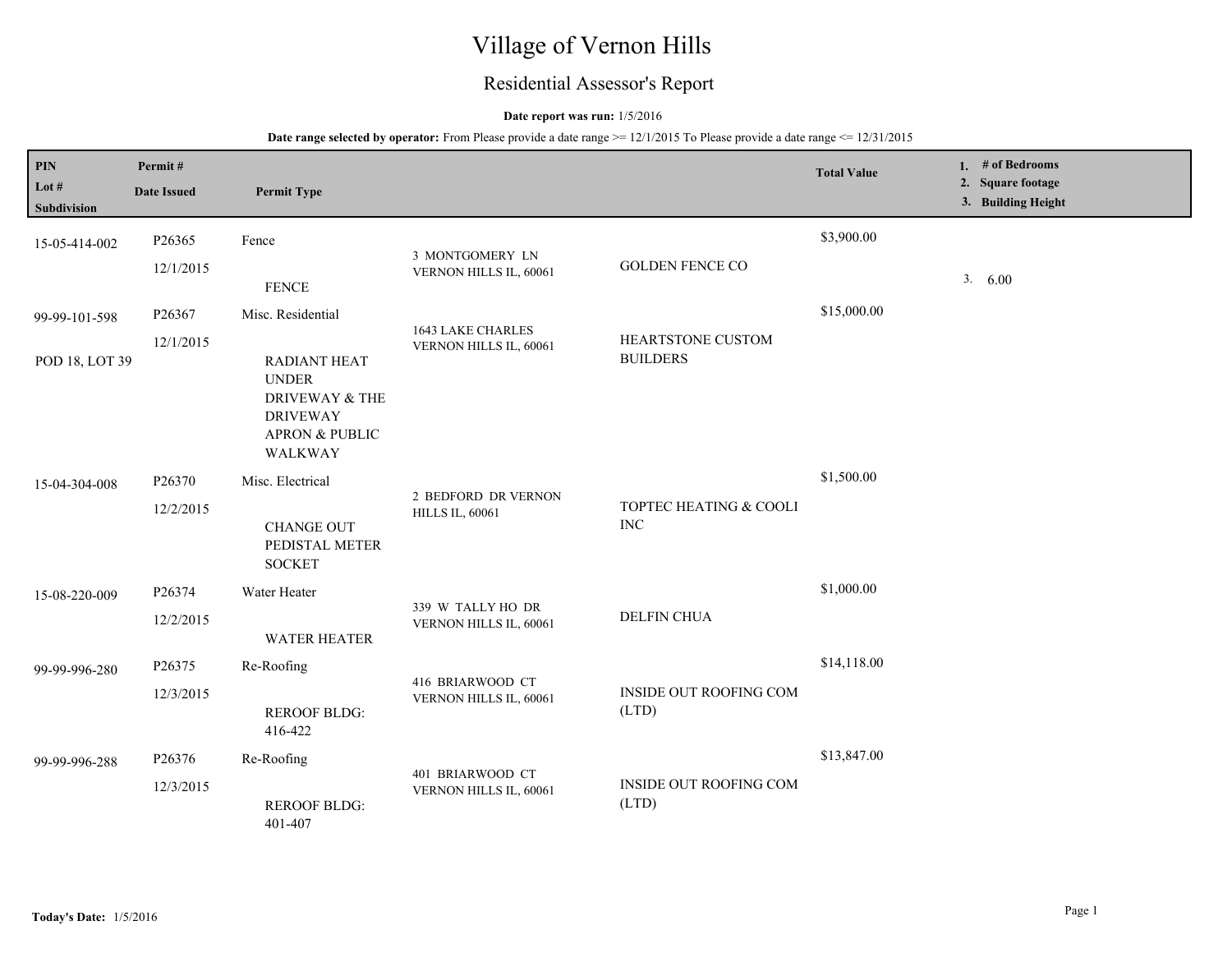| PIN<br>Lot #<br>Subdivision | Permit#<br><b>Date Issued</b> | <b>Permit Type</b>             |                                                 |                                        | <b>Total Value</b> | 1. # of Bedrooms<br>2. Square footage<br>3. Building Height |
|-----------------------------|-------------------------------|--------------------------------|-------------------------------------------------|----------------------------------------|--------------------|-------------------------------------------------------------|
| 99-00-000-090               | P26377<br>12/3/2015           | Re-Roofing                     | 215 REDWOOD CT VERNON                           | INSIDE OUT ROOFING COM                 | \$13,965.00        |                                                             |
|                             |                               | <b>REROOF BLDG:</b><br>215-221 | <b>HILLS IL, 60061</b>                          | (LTD)                                  |                    |                                                             |
| 99-00-000-030               | P26378                        | Re-Roofing                     |                                                 |                                        | \$13,867.00        |                                                             |
|                             | 12/3/2015                     | <b>REROOF BLDG:</b><br>210-216 | 210 REDWOOD CT VERNON<br><b>HILLS IL, 60061</b> | INSIDE OUT ROOFING COM<br>(LTD)        |                    |                                                             |
| 99-99-996-409               | P26379                        | Re-Roofing                     |                                                 |                                        | \$13,847.00        |                                                             |
|                             | 12/3/2015                     | <b>REROOF BLDG:</b><br>416-422 | 416 MUIRWOOD CT<br>VERNON HILLS IL, 60061       | INSIDE OUT ROOFING COM<br>(LTD)        |                    |                                                             |
| 99-99-996-413               | P26380                        | Re-Roofing                     |                                                 | INSIDE OUT ROOFING COM<br>(LTD)        | \$13,906.00        |                                                             |
|                             | 12/3/2015                     | <b>REROOF BLDG:</b><br>424-430 | 424 MUIRWOOD CT<br>VERNON HILLS IL, 60061       |                                        |                    |                                                             |
| 99-99-996-441               | P26381                        | Re-Roofing                     | 408 TANGLEWOOD CT<br>VERNON HILLS IL, 60061     | INSIDE OUT ROOFING COM<br>(LTD)        | \$13,906.00        |                                                             |
|                             | 12/3/2015                     | <b>REROOF BLDG:</b><br>408-414 |                                                 |                                        |                    |                                                             |
| 99-99-996-300               | P26382                        | Re-Roofing                     | 110 BROOKWOOD CT<br>VERNON HILLS IL, 60061      | INSIDE OUT ROOFING COM<br>(LTD)        | \$14,077.00        |                                                             |
|                             | 12/3/2015                     | <b>REROOF BLDG:</b><br>110-116 |                                                 |                                        |                    |                                                             |
| 99-99-996-296               | P26383                        | Re-Roofing                     |                                                 |                                        | \$13,847.00        |                                                             |
|                             | 12/3/2015                     | <b>REROOF BLDG:</b><br>100-106 | 100 BROOKWOOD CT<br>VERNON HILLS IL, 60061      | <b>INSIDE OUT ROOFING COM</b><br>(LTD) |                    |                                                             |
| 99-99-996-457               | P26384                        | Re-Roofing                     |                                                 |                                        | \$14,118.00        |                                                             |
|                             | 12/3/2015                     | <b>REROOF BLDG:</b><br>455-461 | 455 TANGLEWOOD CT<br>VERNON HILLS IL, 60061     | INSIDE OUT ROOFING COM<br>(LTD)        |                    |                                                             |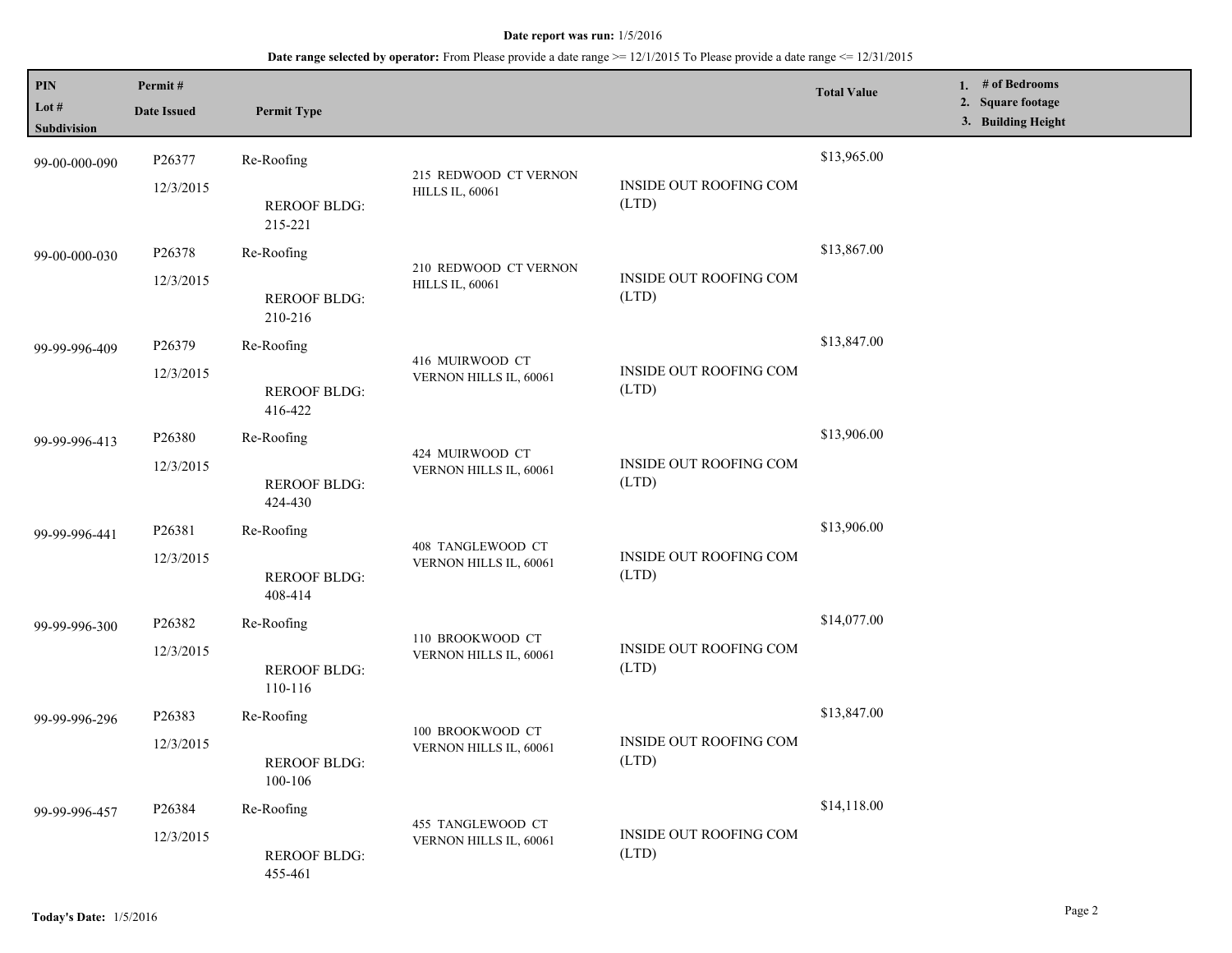| $\mathbf{PIN}$<br>Lot #<br>Subdivision              | Permit#<br><b>Date Issued</b> | <b>Permit Type</b>                                                                                                                                           |                                                    |                                         | <b>Total Value</b> | 1. $#$ of Bedrooms<br>2. Square footage<br>3. Building Height |
|-----------------------------------------------------|-------------------------------|--------------------------------------------------------------------------------------------------------------------------------------------------------------|----------------------------------------------------|-----------------------------------------|--------------------|---------------------------------------------------------------|
| 15-05-405-072                                       | P26385<br>12/3/2015           | Driveway/Slab<br><b>DRIVEWAY</b>                                                                                                                             | 207 AUTUMN LN VERNON<br><b>HILLS IL, 60061</b>     | <b>JAIME BRICKPAVING CORP</b>           | \$3,000.00         |                                                               |
| 15-05-405-072                                       | P26386<br>12/3/2015           | Misc. Residential<br><b>UPDATING</b><br>KITCHEN, BATH,<br>WINDOWS,<br>OUTLETS, DOORS,<br><b>TRIM</b><br>NO ADDITIONAL<br><b>NUMBER OF</b><br><b>FIXTURES</b> | 207 AUTUMN LN VERNON<br><b>HILLS IL, 60061</b>     | ULTIMATE DEVELOPEMEN<br><b>RENOVATE</b> | \$38,500.00        |                                                               |
| 99-99-996-449                                       | P26387<br>12/3/2015           | Re-Roofing<br><b>REROOF BLDG:</b><br>425-431                                                                                                                 | 425 TANGLEWOOD CT<br>VERNON HILLS IL, 60061        | INSIDE OUT ROOFING COM<br>(LTD)         | \$13,847.00        |                                                               |
| 99-99-996-373                                       | P26388<br>12/3/2015           | Re-Roofing<br><b>REROOF BLDG:</b><br>414-420                                                                                                                 | 414 FERNWOOD CT<br>VERNON HILLS IL, 60061          | INSIDE OUT ROOFING COM<br>(LTD)         | \$13,847.00        |                                                               |
| 99-99-996-369                                       | P26389<br>12/3/2015           | Re-Roofing<br><b>REROOF BLDG:</b><br>407-411                                                                                                                 | 407 FERNWOOD CT<br>VERNON HILLS IL, 60061          | <b>INSIDE OUT ROOFING COM</b><br>(LTD)  | \$13,905.00        |                                                               |
| 11-29-404-004<br>LOT <sub>13</sub><br><b>POD 10</b> | P26391<br>12/3/2015           | 1&2 Family Addition<br><b>ADDTION</b><br><b>CONSISTING OF</b><br><b>SINGLE CAR</b><br><b>GARAGE AND</b><br><b>WORKSHOP</b>                                   | 1972 N ROYAL BIRKDALE<br>DR VERNON HILLS IL, 60061 | LOT <sub>13</sub><br><b>CRBS CO</b>     | \$155,690.00       |                                                               |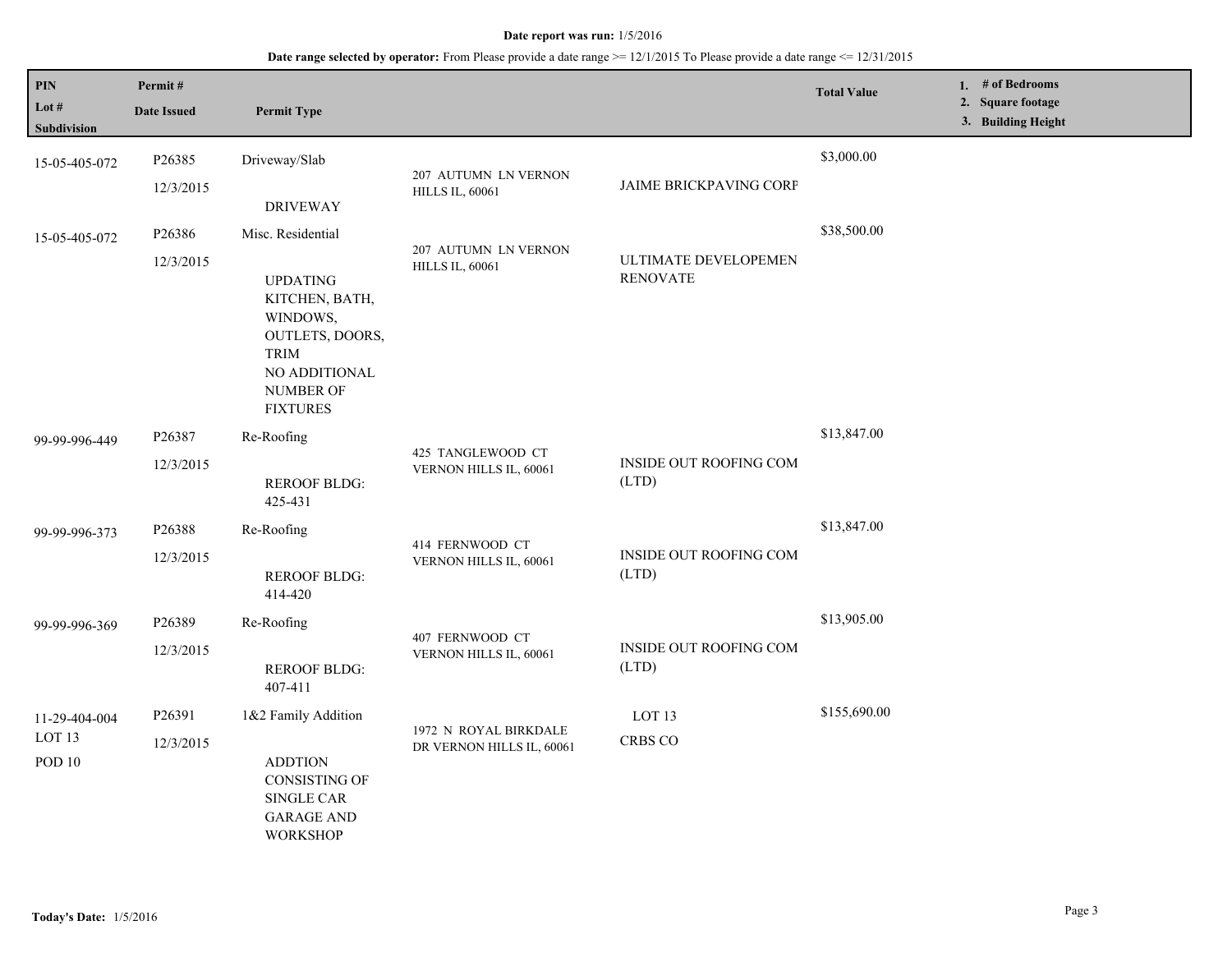| PIN<br>Lot $#$<br><b>Subdivision</b> | Permit#<br><b>Date Issued</b>    | <b>Permit Type</b>                                                                                                               |                                                       |                                         | <b>Total Value</b> | 1. # of Bedrooms<br>2. Square footage<br>3. Building Height |
|--------------------------------------|----------------------------------|----------------------------------------------------------------------------------------------------------------------------------|-------------------------------------------------------|-----------------------------------------|--------------------|-------------------------------------------------------------|
| 15-07-201-002                        | P <sub>26392</sub><br>12/3/2015  | Misc. Residential<br><b>BATHROOOM</b><br>REMODEL-NO<br><b>NEW FIXTURES</b>                                                       | 730 N LAKESIDE DR<br>VERNON HILLS IL, 60061           | <b>CENTURY KITCHENS &amp; BAT</b>       | \$13,530.00        |                                                             |
| 15-06-403-028                        | P <sub>26393</sub><br>12/3/2015  | Fence<br><b>FENCE</b>                                                                                                            | 1068 W WARREN LN<br>VERNON HILLS IL, 60061            | <b>VOLTAIRE CASTRO</b>                  | \$2,575.00         | 3. 6.00                                                     |
| 15-07-209-002                        | P26394<br>12/3/2015              | Re-Roofing<br><b>RE-ROOF</b>                                                                                                     | 1119 W ROYAL OAK DR<br>VERNON HILLS IL, 60061         | US HOME RESTORATION<br><b>AUTHORITY</b> | \$14,092.00        |                                                             |
| 99-99-991-054                        | P <sub>26</sub> 395<br>12/4/2015 | Private Sidewalk<br>Driveway<br><b>SIDEWALK AND</b><br><b>DRIVEWAY</b><br><b>RIBBONS</b><br><b>R-O-W WAIVER</b><br><b>SIGNED</b> | 125 N FIORE PKWY<br>VERNON HILLS IL, 60061            | LENORE ZAJDEL                           | \$9,000.00         |                                                             |
| 15-05-424-050                        | P <sub>26396</sub><br>12/4/2015  | Re-Roofing<br><b>REROOF</b>                                                                                                      | 305 ABBEY LN VERNON<br><b>HILLS IL, 60061</b>         | REBEL EXTERIORS, INC                    | \$10,380.00        |                                                             |
| 99-99-993-654                        | P26403<br>12/7/2015              | Re-Roofing<br><b>RE-ROOF</b>                                                                                                     | 332 W CONGRESSIONAL CT<br>VERNON HILLS IL, 60061      | WAUKEGAN ROOFING CO.,<br>UNLTD.         | \$10,245.00        |                                                             |
| 15-08-108-002                        | P <sub>26405</sub><br>12/7/2015  | Fence<br><b>FENCE</b>                                                                                                            | 303 E LAKESIDE DR<br>VERNON HILLS IL, 60061           | <b>GOLDEN FENCE CO</b>                  | \$3,900.00         | 3. 6.00                                                     |
| 15-04-312-006                        | P26406<br>12/8/2015              | Re-Roofing<br><b>REROOFING</b>                                                                                                   | <b>4 ST. IVES LN VERNON</b><br><b>HILLS IL, 60061</b> | PARAGON ROOFING SERVI<br><b>CORP</b>    | \$9,190.00         |                                                             |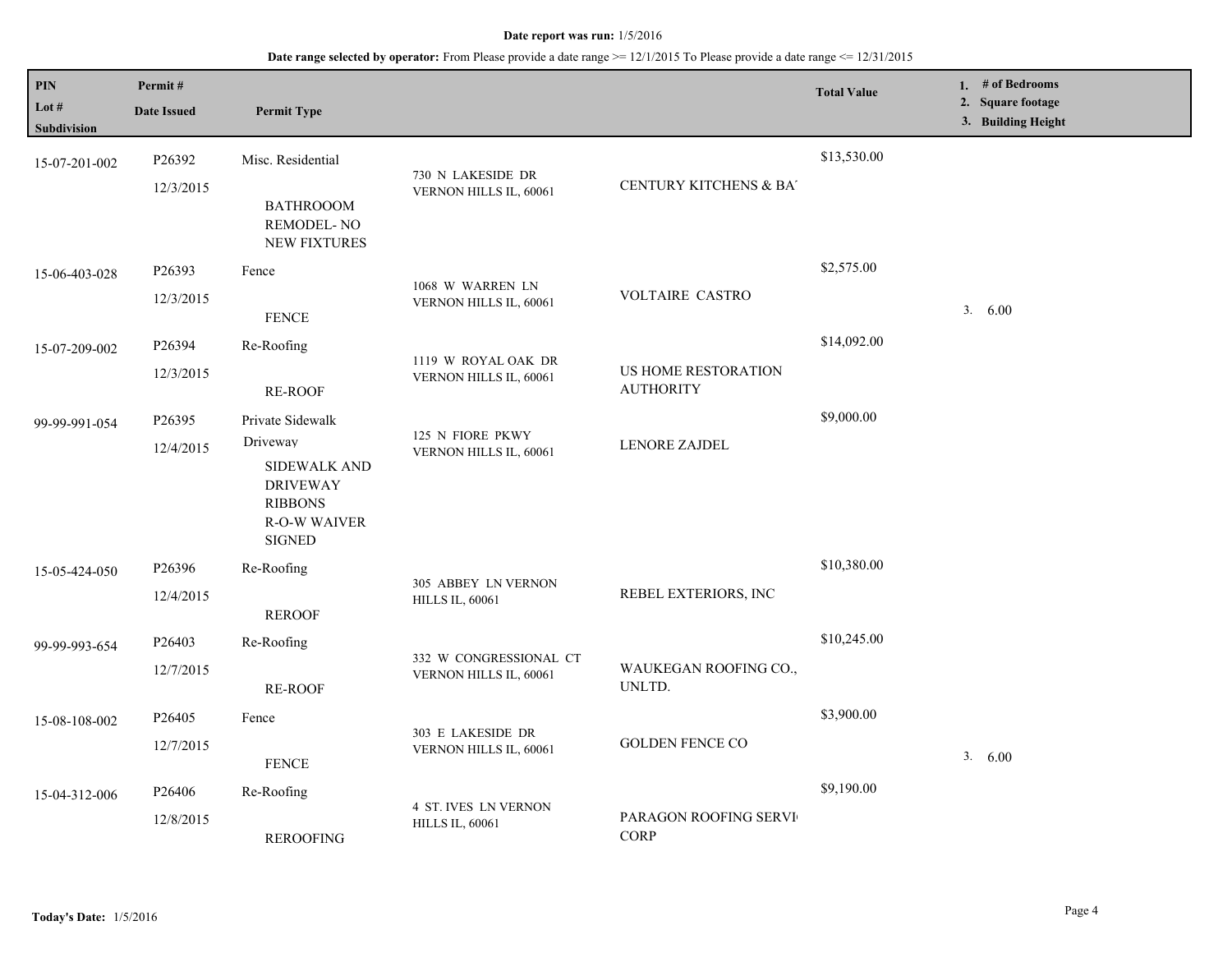## **Date range selected by operator:** From Please provide a date range >= 12/1/2015 To Please provide a date range <= 12/31/2015

| PIN<br>Lot #<br><b>Subdivision</b> | Permit#<br><b>Date Issued</b>                               | <b>Permit Type</b>                    |                                                  |                            | <b>Total Value</b> | 1. # of Bedrooms<br>2. Square footage<br>3. Building Height |
|------------------------------------|-------------------------------------------------------------|---------------------------------------|--------------------------------------------------|----------------------------|--------------------|-------------------------------------------------------------|
| 99-99-992-927                      | P26407<br>12/8/2015                                         | Re-Roofing                            | 288 E RANNEY AV VERNON                           | ${\rm NRC}$                | \$14,000.00        |                                                             |
|                                    |                                                             | <b>REROOF</b>                         | <b>HILLS IL, 60061</b>                           |                            |                    |                                                             |
| 99-99-992-641                      | P26408                                                      | Re-Roofing                            |                                                  |                            | \$14,000.00        |                                                             |
|                                    | 12/8/2015                                                   | <b>REROOF</b>                         | 236 E RANNEY AV VERNON<br><b>HILLS IL, 60061</b> | <b>NRC</b>                 |                    |                                                             |
| 99-99-991-696                      | P26409                                                      | Furnace                               | 1696 N CYPRESS POINTE DR                         |                            | \$5,895.00         |                                                             |
|                                    | 12/8/2015                                                   | <b>FURNACE</b>                        | VERNON HILLS IL, 60061                           | FOUR SEASONS INC           |                    |                                                             |
| 15-08-107-068                      | P26414                                                      | Driveway/Slab                         | 407 WESTMORELAND DR<br>VERNON HILLS IL, 60061    |                            | \$100.00           |                                                             |
|                                    | 12/10/2015<br><b>DRIVEWAY</b>                               | PAVER RIBONS ON                       |                                                  | TIMOTHY A BRAZIL           |                    |                                                             |
| 15-04-101-037                      | P26415                                                      | Water Heater                          | 425 ELM TREE LN VERNON<br><b>HILLS IL, 60061</b> | <b>B. KIESGEN PLUMBING</b> | \$875.00           |                                                             |
|                                    | 12/9/2015                                                   | <b>WATER HEATER</b>                   |                                                  |                            |                    |                                                             |
| 11-32-203-009                      | P26416                                                      | Water Heater                          |                                                  |                            | \$700.00           |                                                             |
|                                    | 12/11/2015                                                  | WATER HEATER                          | 1108 REVERE PL VERNON<br><b>HILLS IL, 60061</b>  | ALL STAR PLUMBING          |                    |                                                             |
| 99-99-994-299                      | P26417                                                      | Water Heater                          | <b>415 TYLER CT VERNON</b>                       |                            | \$458.00           |                                                             |
|                                    | 12/11/2015<br><b>HILLS IL, 60061</b><br><b>WATER HEATER</b> | JONATHAN CHIU                         |                                                  |                            |                    |                                                             |
| 15-06-407-008                      | P26419                                                      | Misc. Residential                     | 204 N PONTIAC LN VERNON                          |                            | \$7,000.00         |                                                             |
|                                    | 12/11/2015                                                  | <b>RAMP FOR</b><br><b>HANDICAPPED</b> | <b>HILLS IL, 60061</b>                           | <b>KINZIE BUILDERS</b>     |                    |                                                             |

L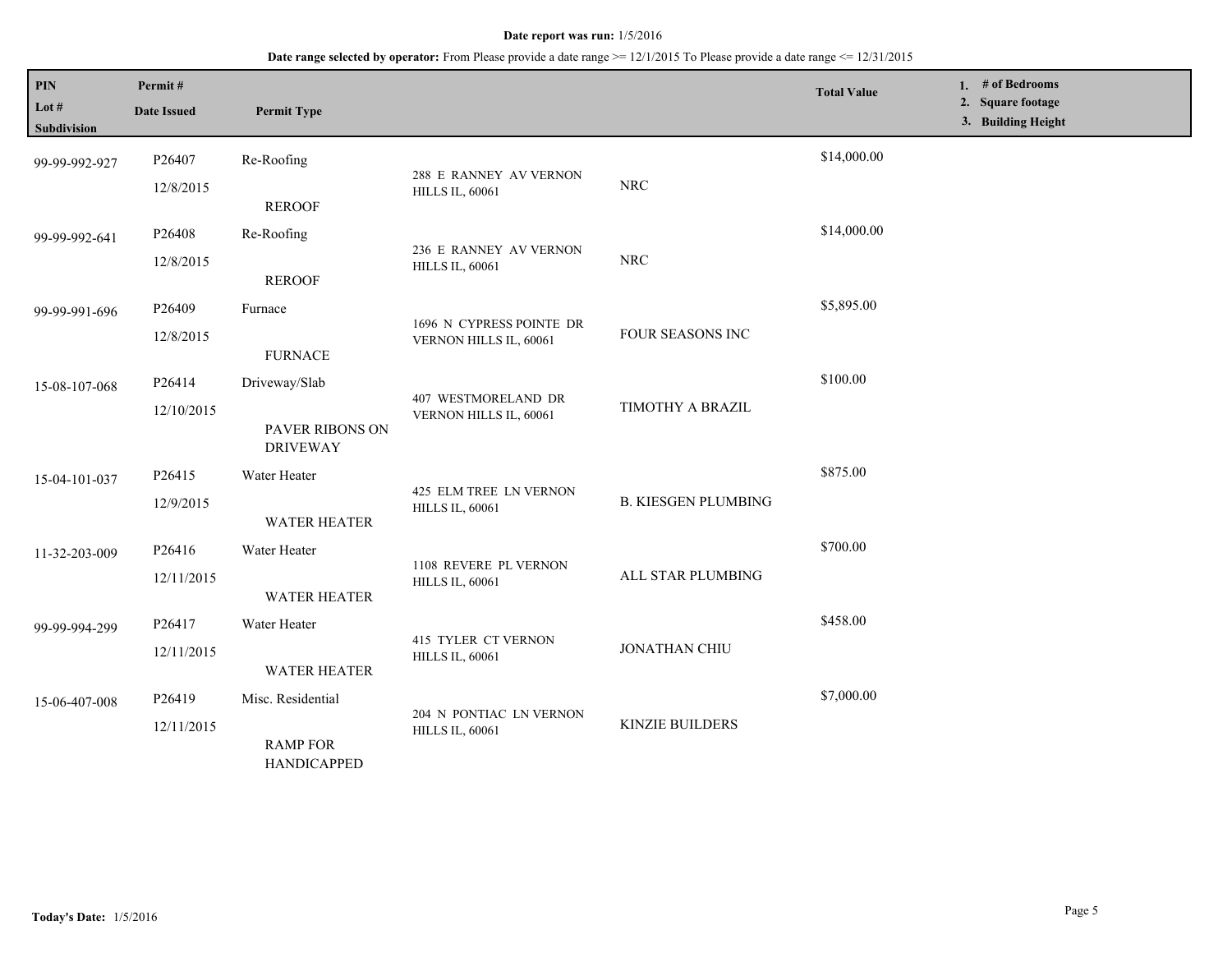| <b>PIN</b><br>Lot $#$<br>Subdivision | Permit#<br><b>Date Issued</b> | <b>Permit Type</b>                                                                                                   |                                                    |                                      | <b>Total Value</b> | 1. # of Bedrooms<br>2. Square footage<br>3. Building Height |
|--------------------------------------|-------------------------------|----------------------------------------------------------------------------------------------------------------------|----------------------------------------------------|--------------------------------------|--------------------|-------------------------------------------------------------|
| 99-99-995-914                        | P26420<br>12/11/2015          | Misc. Residential<br>repairs due to<br>mitegation subfloors,<br>drywall, paint & trim,<br>misc elect & misc<br>plumb | 653 GROSSE POINTE CIR<br>VERNON HILLS IL, 60061    | AMERICAN INREPCO OF<br>ILLINOIS, INC | \$32,995.00        |                                                             |
| 15-07-208-017                        | P26421<br>12/11/2015          | Siding/Soffit/Fascia<br><b>SIDING</b>                                                                                | 54 S ST. CLAIR LN VERNON<br><b>HILLS IL, 60061</b> | <b>RCC PLUS</b>                      | \$4,500.00         |                                                             |
| 99-99-996-511                        | P26422<br>12/14/2015          | Misc. Residential<br><b>BASEMENT</b><br><b>REMODEL - NO</b><br><b>ADDITIONAL</b><br><b>FIXTURES</b>                  | 14 WILDWOOD CT VERNON<br><b>HILLS IL, 60061</b>    | ARLENE VALENCIA                      | \$16,500.00        |                                                             |
| 99-99-101-148<br>$3A-4$<br>$3A-4$    | P26423<br>12/14/2015          | Multi-Family New<br>BLDG 3A-4,<br>MODEL 530, 3 BR,<br>2.5 BTH                                                        | 1136 WINDWARD VERNON<br><b>HILLS IL, 60061</b>     | $3A-4$<br><b>LEXINGTON HOMES</b>     | \$172,034.00       | 3.0<br>1,884.00<br>2.                                       |
| 99-99-101-147<br>$3A-3$<br>$3A-3$    | P26424<br>12/14/2015          | Multi-Family New<br>BLDG 3A-3,<br>MODEL 520, 3BR,<br>2.5 BTH                                                         | 1134 WINDWARD VERNON<br><b>HILLS IL, 60061</b>     | $3A-3$<br><b>LEXINGTON HOMES</b>     | \$154,770.00       | 3.0<br>$2. \quad 1,702.00$                                  |
| 99-99-101-146<br>$3A-2$<br>$3A-2$    | P26425<br>12/14/2015          | Multi-Family New<br>BLDG 3A-2,<br>MODEL 530, 3 BR,<br>2.5 BTH                                                        | 1132 WINDWARD VERNON<br><b>HILLS IL, 60061</b>     | $3A-2$<br><b>LEXINGTON HOMES</b>     | \$172,034.00       | 3.0<br>1,884.00<br>2.<br>3. 33.22                           |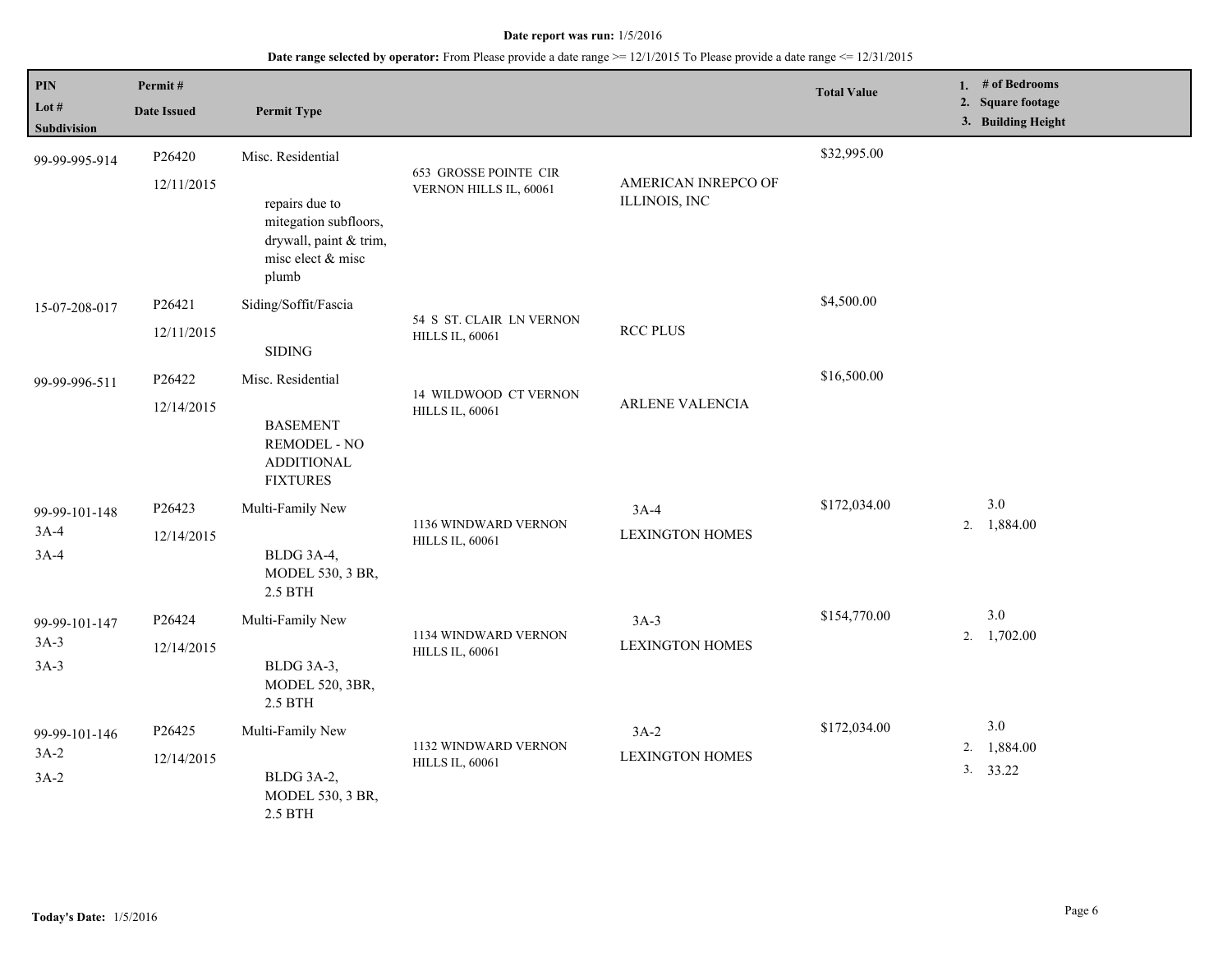| PIN<br>Lot $#$<br><b>Subdivision</b> | Permit#<br><b>Date Issued</b> | <b>Permit Type</b>                                                                                         |                                                   |                                  | <b>Total Value</b> | 1. # of Bedrooms<br>2. Square footage<br>3. Building Height |
|--------------------------------------|-------------------------------|------------------------------------------------------------------------------------------------------------|---------------------------------------------------|----------------------------------|--------------------|-------------------------------------------------------------|
| 99-99-101-145<br>$3A-1$<br>$3A-1$    | P26426<br>12/14/2015          | Multi-Family New<br>BLDG 3A-1, PLAN<br>520, 3 BR, 2.5 BTH                                                  | 1130 WINDWARD VERNON<br><b>HILLS IL, 60061</b>    | $3A-1$<br><b>LEXINGTON HOMES</b> | \$154,770.00       | 3.0<br>2. $1,702.00$<br>3. 33.22                            |
| 15-06-413-025                        | P26430<br>12/16/2015          | Siding/Soffit/Fascia<br><b>SIDING</b>                                                                      | 8 N ROYAL OAK DR<br>VERNON HILLS IL, 60061        | <b>HOME PRO RESTORATION I</b>    | \$7,000.00         |                                                             |
| 15-06-407-009                        | P26432<br>12/16/2015          | Fence<br><b>FENCE</b>                                                                                      | 186 N FIORE PKWY<br>VERNON HILLS IL, 60061        | <b>JEFF SACHS</b>                | \$3,145.00         | 3.4.00                                                      |
| 15-05-414-000                        | P26437<br>12/18/2015          | Fence<br>FENCE - SMALL<br>AREA ON EITHER<br>SIDE OF THE<br>HOUSE TO HOOK<br>WITH NEIGHBORS<br><b>FENCE</b> | 5 MONTGOMERY LN<br>VERNON HILLS IL, 60061         | <b>JEFF SOMERS</b>               | \$800.00           | 3.600                                                       |
| 99-99-991-984                        | P26438<br>12/18/2015          | Furnace<br><b>FURNACE</b>                                                                                  | 2000 N TREVINO TER<br>VERNON HILLS IL, 60061      | <b>DAVID CHIN</b>                | \$4,139.00         |                                                             |
| 11-29-201-056                        | P26440<br>12/21/2015          | Water Heater<br><b>WATER HEATER</b>                                                                        | 2382 N SARAZEN DR<br>VERNON HILLS IL, 60061       | <b>SAM WONG</b>                  | \$379.00           |                                                             |
| 15-07-211-013                        | P26444<br>12/22/2015          | Air Conditioning<br>A/C                                                                                    | 4 S STERLING HEIGHTS RD<br>VERNON HILLS IL, 60061 | ABC PLUMBING, HEATING<br>COOLING | \$6,486.00         |                                                             |
| 99-99-991-013                        | P26445<br>12/22/2015          | Air Conditioning<br>A/C                                                                                    | 1234 GEORGETOWN WAY<br>VERNON HILLS IL, 60061     | FOUR SEASONS INC                 | \$6,300.00         |                                                             |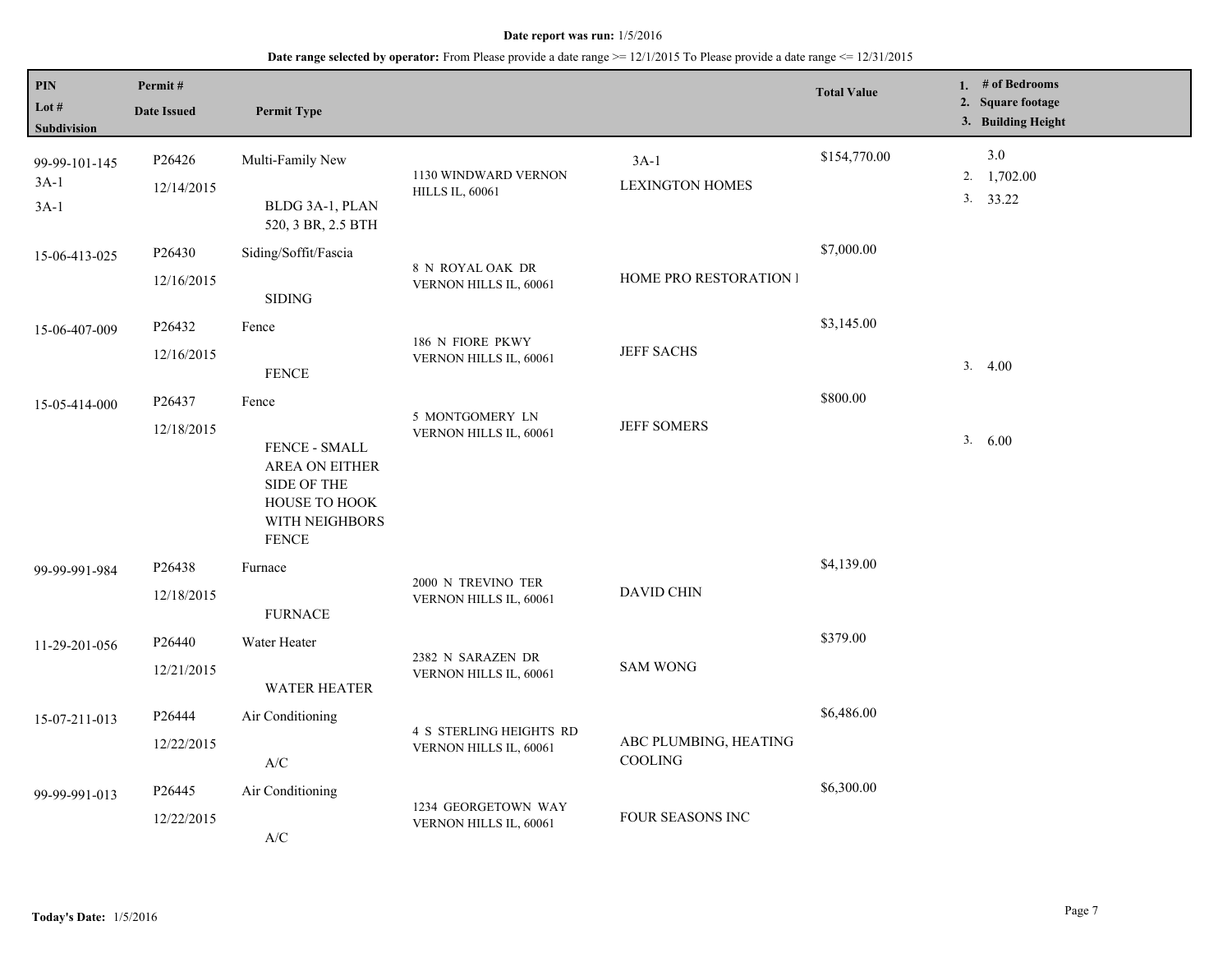| PIN<br>Lot $#$                      | Permit#            |                                                                        |                                                   |                                      | <b>Total Value</b> | 1. $#$ of Bedrooms<br>2. Square footage |
|-------------------------------------|--------------------|------------------------------------------------------------------------|---------------------------------------------------|--------------------------------------|--------------------|-----------------------------------------|
| Subdivision                         | <b>Date Issued</b> | <b>Permit Type</b>                                                     |                                                   |                                      |                    | 3. Building Height                      |
| 15-08-206-008                       | P26446             | Furnace                                                                | 25 MONTEBELLO DR                                  |                                      | \$2,883.00         |                                         |
|                                     | 12/22/2015         | <b>FURNACE</b>                                                         | VERNON HILLS IL, 60061                            | FOUR SEASONS INC                     |                    |                                         |
| 15-04-104-014                       | P26447             | Misc. Residential                                                      | 401 AURORA CT VERNON                              |                                      | \$45,000.00        |                                         |
|                                     | 12/22/2015         | <b>KITCHEN</b><br><b>REMODEL</b>                                       | <b>HILLS IL, 60061</b>                            |                                      |                    |                                         |
| 15-08-411-022                       | P <sub>26451</sub> | Furnace                                                                |                                                   |                                      | \$8,400.00         |                                         |
|                                     | 12/28/2015         | Air                                                                    | 202 NOBLE CIR VERNON<br><b>HILLS IL, 60061</b>    | CAHILL HEATING/A/C SERV              |                    |                                         |
|                                     |                    | <b>FURNACE AND A/C</b>                                                 |                                                   |                                      |                    |                                         |
| 99-99-996-887                       | P26453             | Water Heater                                                           | 1913 N TURTLE BAY RD<br>VERNON HILLS IL, 60061    | $\tau$<br>6                          | \$1,249.00         |                                         |
| $\overline{7}$<br><b>TURTLE BAY</b> | 12/28/2015         | <b>WATER HEATER</b>                                                    |                                                   | <b>RONALD MANSO</b>                  |                    |                                         |
| 11-32-408-026                       | P <sub>26455</sub> | Furnace                                                                | 118 LANCASTER PL<br>VERNON HILLS IL, 60061        | <b>SHARON KOONTZ</b>                 | \$2,900.00         |                                         |
|                                     | 12/29/2015         | Furnance                                                               |                                                   |                                      |                    |                                         |
| 15-08-108-069                       | P <sub>26456</sub> | Furnace                                                                | 324 S RICHARD CT VERNON<br><b>HILLS IL, 60061</b> | \$1,700.00<br>ALLIED HEATING AND AIR |                    |                                         |
|                                     | 12/29/2015         | <b>FURNACE</b>                                                         |                                                   |                                      |                    |                                         |
| 99-99-999-879                       | P26458             | Furnace                                                                |                                                   | BLDG 15                              | \$3,203.00         |                                         |
| <b>BLDG</b> 15-1                    | 12/29/2015         |                                                                        | 379 BAY TREE CIR VERNON<br><b>HILLS IL, 60061</b> | PRO TEMP OF ILLINOIS                 |                    |                                         |
| <b>BAY TREE POD G</b>               |                    | <b>FURNACE</b>                                                         |                                                   |                                      |                    |                                         |
| 99-99-993-554                       | P26461             | Water Heater                                                           |                                                   |                                      | \$650.00           |                                         |
|                                     | 12/30/2015         | <b>WATER HEATER</b>                                                    | 324 FARMINGDALE CIR<br>VERNON HILLS IL, 60061     | AMERICAN ROOTER SERVI<br>INC.        |                    |                                         |
| 99-99-999-307                       | P26462             | Misc. Residential                                                      |                                                   |                                      | \$11,500.00        |                                         |
|                                     | 12/30/2015         | <b>UPDATE</b><br>BATHROOM,<br><b>SAME NUMBER OF</b><br><b>FIXTURES</b> | 285 E COREYS CT VERNON<br><b>HILLS IL, 60061</b>  | TWENTY 9                             |                    |                                         |